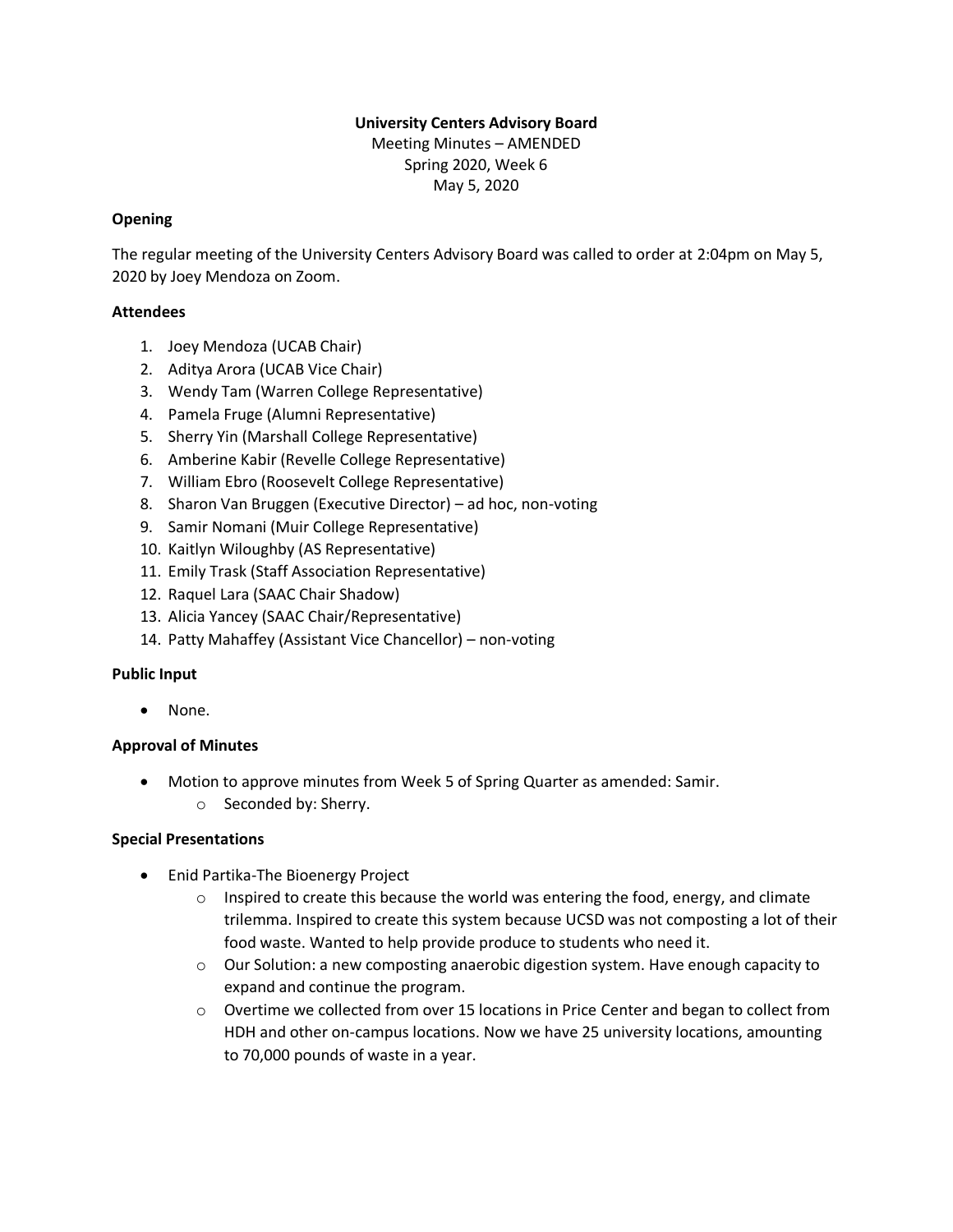- $\circ$  Collected food waste is transported to the garden. It is processed on-site and used to produce greens, herbs and lettuce to provide to organizations like the Triton Food Pantry.
- $\circ$  Student interns get research opportunities and receive hands-on experience.
- $\circ$  Having a centralized bin collection system would be cheaper and less time-consuming.
- o Potential Timeline: Business Procurement Agreement from UCAB, to work agreement through the marketplace, and beginning university pickups during September 2020.
- o Summary: Goal is to relieve food insecurity through community education and empowerment.
- o Discussion/Questions:
	- Samir: Great idea! Have you spoken with any other organizations like student sustainability?
		- Enid: Yes, we spoke to the student sustainability collective and received funding for a couple years. We have collected food waste from them as well. Scripps is also utilizing our waste collection program and entered in an MOU agreement with us.
	- Sharon: You have changed from a student-run organization to a small business. How do you foresee the summers being different, with less student employees?
		- Enid: While students work during the year, we can take over in summer. We have full-time staff that can step in.
	- Aditya: Next year, North Torrey Pines is doing a similar project. Are you involved in this?
		- Enid: We have some association with it. We made an agreement that one of our staff will be maintaining and monitoring that new digestor system.
	- Joey: We will be in touch with you as this will be a continued discussion. The work your organization has done is very incredible. We hope that we can support you in any way possible.

## **Chair Report (Joey)**

- UCAB Budget Committee- Met this past week. You may still attend the committee. Usually meets Thursdays, 2:00-3:00pm. Email the chair if you would like to attend, and the meeting ID will be provided.
- UCAB Selection Committee- Link to Doodle has been sent out. Minimum of two voting UCAB members are needed. Sign up if available.
	- o Samir: What is this committee for?
		- Joey: You work with the chair to go through the applications for Chair and Vice-Chair positions and present these findings to the Board.
- Directory Project- Required. Send a .png or .jpeg file of you in your "zoom environment." Deadline is 5/6/2020. Send to [ucabsecretary@ucsd.edu](mailto:ucabsecretary@ucsd.edu)
	- o Testimonial Project- Optional. Send a video about your experience on UCAB. Make it fun, exciting, and engaging. No more than 30 seconds needed. Telling people what you have learned from UCAB and why someone should join.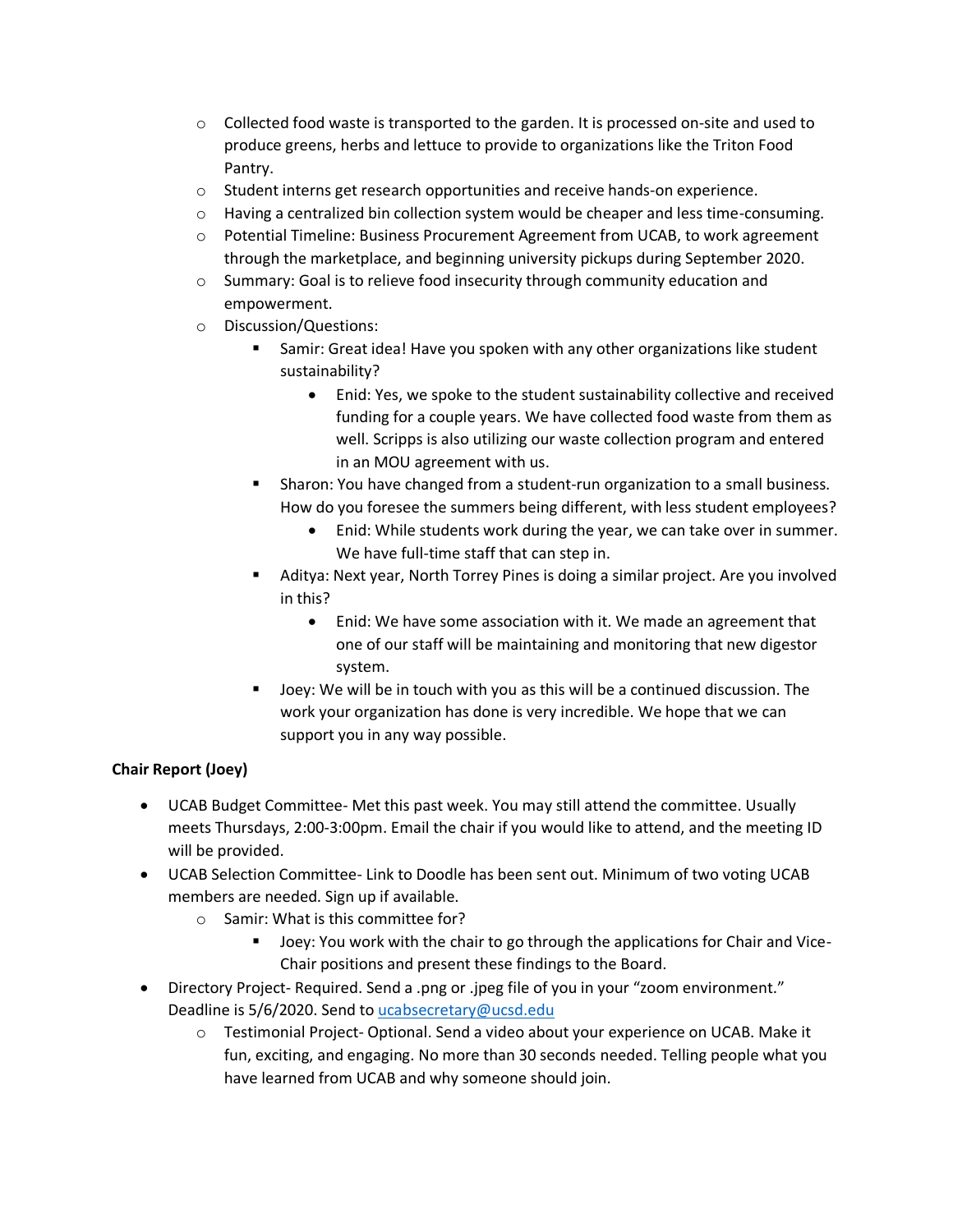#### **Vice Chair Report (Aditya)**

• UCAB Space Allocation Committee- Met on Friday for the first meeting. Decided that the rollover for space is until next fall. We will have a reregistration form and new deadlines and can open unused spaces to other student organizations. Meeting again this Friday, 10-11:00AM.

### **Director Report (Sharon)**

- Continuing with essential services at Price Center.
- Spread the word about the Virtual Student Union! It currently has 175 virtual events available. Lots of great and exciting content.
- Have added a feedback form asking students about what content they would like to see for the student union. The response is that students want to learn something new or find something to do at home. They are also interested in photos and videos of past events. Feedback is taken seriously and used to improve the site.
- Adulting workshops have been popular.
- Mental health tips have been useful as well.
- Feel free to send any ideas for content that you may have.
- Discussion/Questions:
	- $\circ$  Joey: Has there been a pathway created for student organizations who have their own programming to submit this information to the events page?
		- Sharon: We will reach out to student organizations to post on the site. We want to make sure they have space to promote their activities as well. It will be emailed to all student organizations and can be found on the bottom of the website.
			- Students can now reserve a webinar channel to use without having to pay for a webinar license. Hope this can help them create content and opportunities to connect to their members.

#### **New Business**

• None.

### **Member Reports**

• None.

### **Old Business**

- UCAB Representatives Amendment
	- $\circ$  Student Sustainability Representative- responsibility of the External Affairs Director.
	- o Greek Life Representative
		- Joey: Reached out to Greek Life with some clarifying questions. Ultimately, the decision of how representatives are selected depends on the appointing party.
		- Alicia: Black Greek life should be included in this proposal as well.
			- Joey: There may be some confusion. Are they a council?
			- Alicia: Yes, it is its own council.